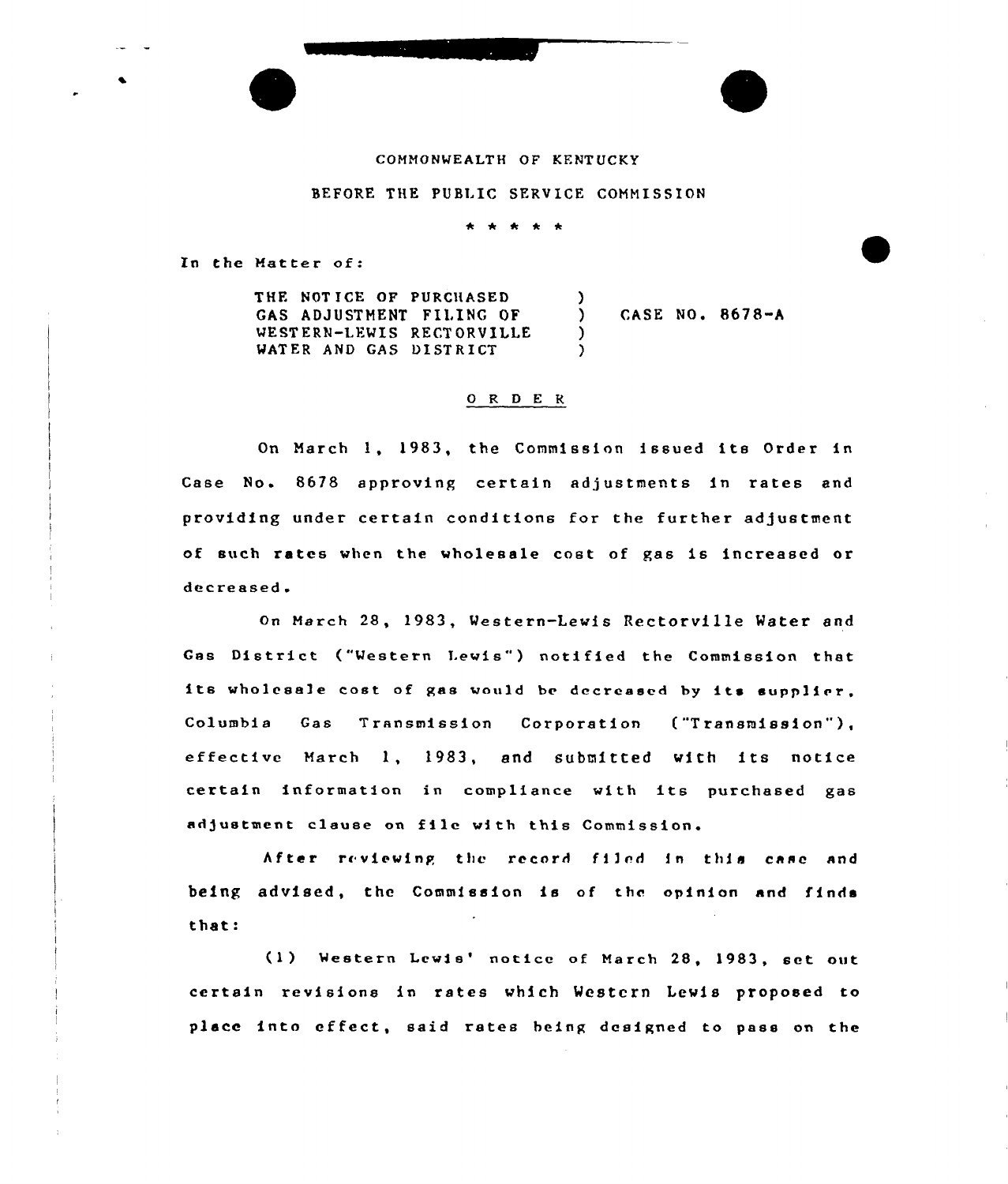wholesale decrease in price from its supplier in the amount of \$501 or .8 cents per Mcf.

(2) Transmission has filed an application for decreased rates to become effective March 1, 1983, with the Federal Energy Regulatory Commission.

(3) Due to the retroactive nature of Transmission's decrease, Western Lewis should report to the Commission any excess revenues collected during the period from March 1, 1983, to the date the proposed rates are implemented, along with <sup>a</sup> plan to refund any excess collections to its customers.

(4) Western Lewis' adjustment in rates under the purchased gas adjustment provisions approved by the Commission in its Order in Case No. 8678 dated March 1, 1983, is fair, just and reasonable, and in the public interest and should be effective with gas supplied on and after March  $1$ , 1983+

IT IS THEREFORE ORDERED that the purchased gas adjustment sought by Western Lewis be and it hereby is authorized effective with gas supplied on and after March  $1$ , 1983.

IT IS FURTHER ORDERED that, for the purpose of the future application of the purchased gas adjustment clause of Western Lewis, the base rate for purchased gas shall be:

## Demand Commodity

|  | Columbia Gas Transmission Corporation | $\blacksquare$           | \$4.8822 per Dth    |
|--|---------------------------------------|--------------------------|---------------------|
|  | Columbia LNG Corporation              | $\overline{\phantom{a}}$ | $-6.0801$ * per Dth |

 $-2-$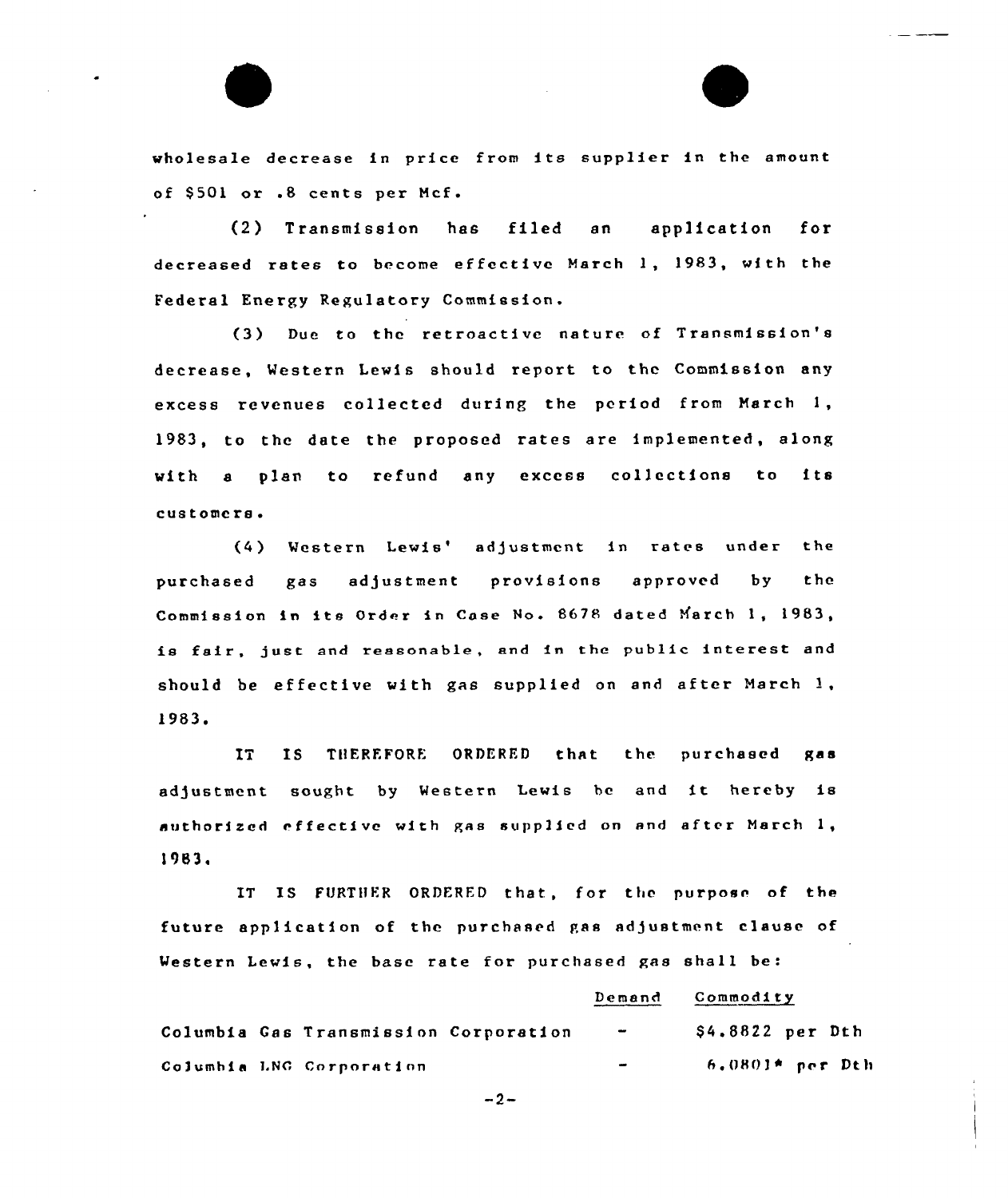\*Including Transportation Charge of .4701

IT IS FURTHER ORDERED that Western Lewis shall report to the Commission any excess revenues col lected during the period from March 1, 1983, to the date tbc proposed rates are implemented, along with a plan to refund any excess collections.

IT IS FURTHER ORDERED that within 30 days of the date of this Order western Lewis shall file with this Commission its revised tariffs setting out the rates authorized herein.

Done at Frankfort, Kentucky, this 12th day of April, 1983.

PUBLIC SERVICE COMMISSION

E

Did Not Particioate Chairma

irman

ATTEST:

**Secretary**